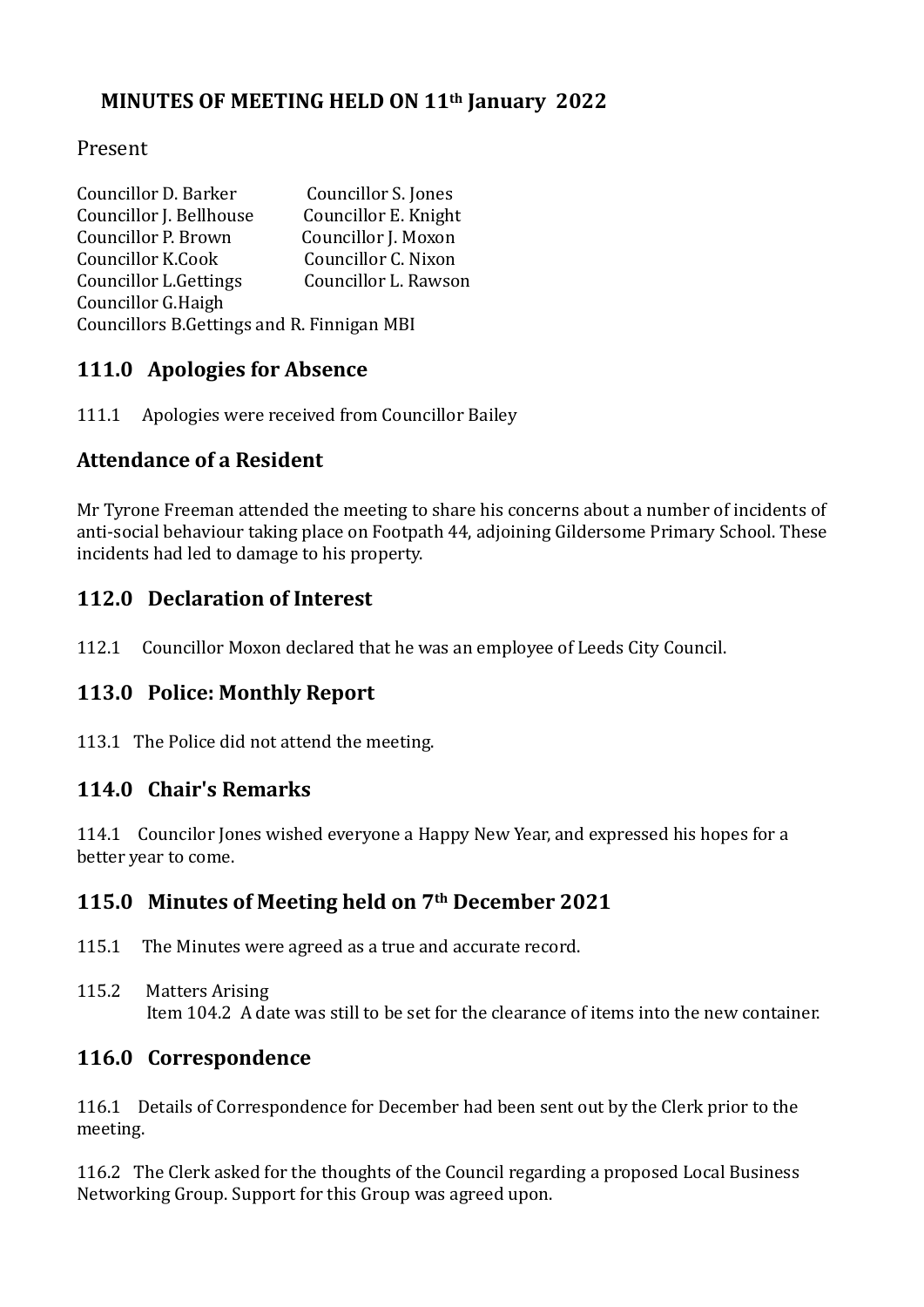# **117.0 Village Maintenance**

117.1 The Clerk raised the matter of the removal of trees from land adjacent to Church Avenue. Councillor Moxon advised that he had made enquiries, but there had been no progress. Councillor Finnigan to make further enquiries.

## **118.0 Landscape Projects**

118.1 Councillor Brown stated that David Cowburn would be required to start clearance work on the site at Mill Lane, but she wasn't sure of his availability. Councillor Brown advised that the hire of outside contractors might be required to plan and undertake the work in creating the woodland trail. She considered a group meeting necessary to decide on the way forward.

## **119.0 Highways Issues**

119.1 The Clerk reported that she had attended a site meeting with Timothy Brown, a member of Traffic Engineering. This with a view to finally having the yellow lines on Street Lane extended to the length agreed in the Traffic Regulation Order.

119.2 Councillor Jones read out an email from Councillor Bailey regarding the re-orientating the SID on Town Street.

## **120.0 Meeting Hall Update**

120.1 Councillor Bob Gettings reported on a recent meeting with Neil Young to finalise details of the refurbishment work at the Meeting Hall. This was due to start on Monday 24th January, with the work being undertaken by the local firm, Aspect. Discussion took place, as councillors wanted confirmation that the Hall would be reconstructed for all community needs. Councillor Gettings stated that a meeting with Library Services was still to be arranged and that he also required confirmation of the total project cost of £296.000.

120.2 The temporary closure of the Meeting Hall would mean that future meetings would have to be held at Gildersome Primary School. Councillor Moxon to liaise with the school. Meetings to commence at 7.00pm.

## **121.0 Future Events**

121.1 Easter Egg Hunt: Discussion took place regarding the Easter Egg Hunt, but as the Meeting Hall was likely to be out of action it was decided that an event would be too difficult to organize.

121.2 Platinum Jubilee: The Council agreed that Sunday  $5<sup>th</sup>$  June was the favoured day to hold a celebratory event. A Jubilee Picnic on the Green was agreed upon, with residents bringing their own picnic. Liaison with the schools and other village groups would take place. The Parish Council would also be working with Gildersome Action Group, who were eligible to source funding for the event. A Whatsapp working group to be set up to begin initial planning.

121.3 Scarecrow Festival: Due to the Platinum Jubilee being held in June it was felt that the Scarecrow Festival would have to be rescheduled. September was suggested as a possible month to hold the event, but a date had yet to be confirmed.

121.4 It was proposed and agreed upon to switch off the Christmas lights. Councillor Brown reported that some lights on the cenotaph side of the Green may require replacing. The Clerk advised that Councillor Hutchison had contacted LCC regarding the electrical connection for this section of lights.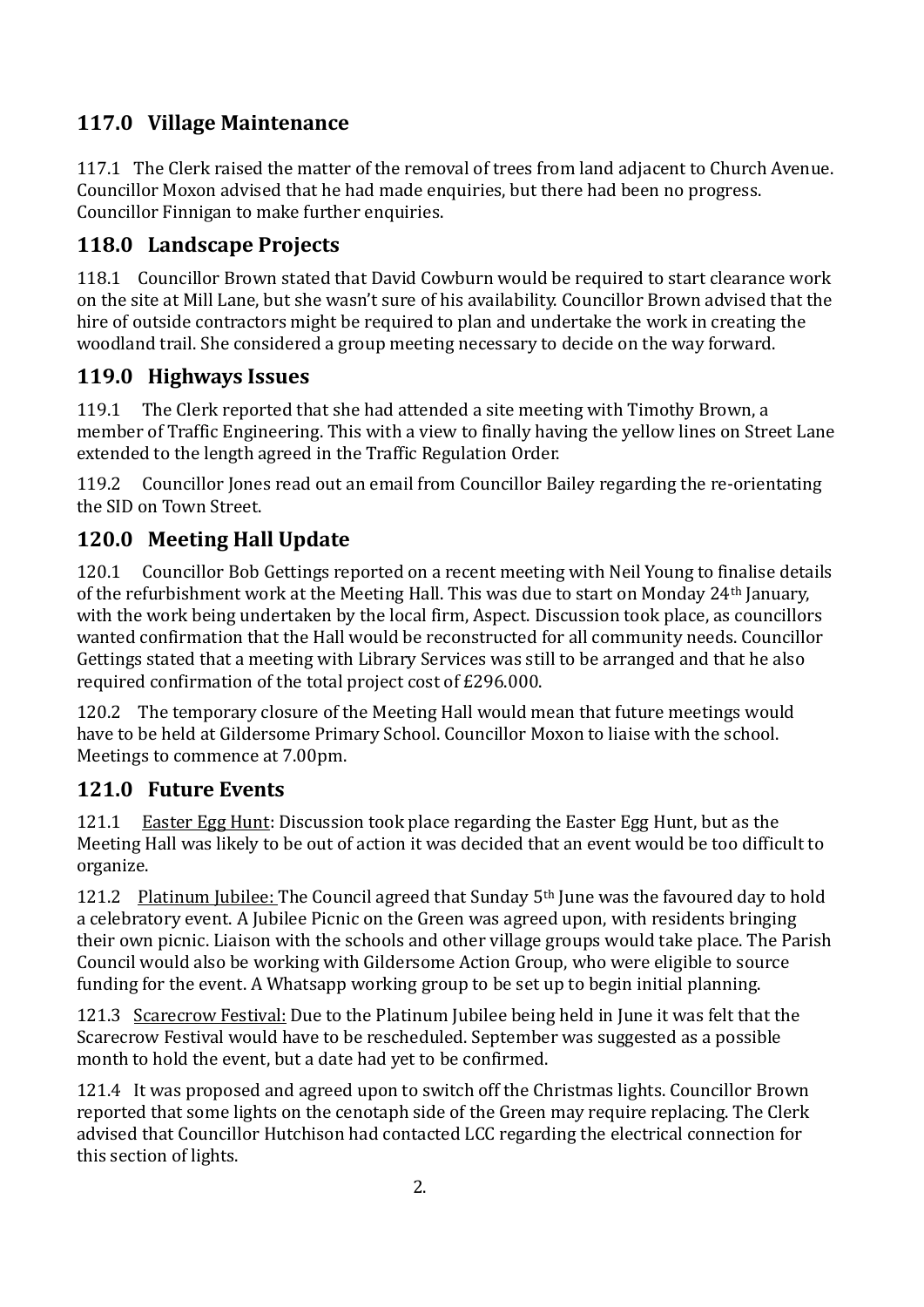## **122.0 Footpaths**

122.1 Councillor Knight reported that Footpath 26, at Cricket Hill Farm, had been cut back and a site meeting with Bob Buckenham was to be arranged to decide if further clearance work was required.

122.2 Discussion took place regarding the anti-social behaviour which had taken place on Footpath 44. Councillor Moxon suggested that it may relate to other incidents in that area. The Clerk to contact the Police and Councillor Finnigan to raise the matter at the Ward Councillor's meeting with the Police.

## **123.0 Planning**

123.1 Councillor Cook confirmed that she had prepared a list of all applications and decisions for December. These had been sent to all councillors prior to the meeting and posted on the Parish Council's website.

## **124.0 Finance / Budget 2022-23**

(The Clerk had sent out the following Finance Reports prior to the Meeting.)

#### **Finance Report – December 2021**

- 124.1 The balance on the Parish Council's **Current Account** currently stands at: £14,438.16
- 124.2 Payments made via Bankline:

| HMRC/November PAYE                | 97.80    |
|-----------------------------------|----------|
| KreativeInc/Monthly Host Fee      | 10.00    |
| L.Hanson/Fireworks                | 402.94   |
| D.Cowburn/Village Maintenance     | 4174.00  |
| Morley & District Community Band  | 50.00    |
| Gail Wood/Wreath                  | 21.00    |
| P.May/December Salary             | 391.67   |
| P.Brown/Expenses                  | 42.52    |
| P.May/Petty Cash                  | 100.00   |
| Kreativeinc/Quarterly Maintenance | 50.00    |
| GildersomeBowling Club/Grant      | 250.00   |
| <b>Bankline Fee</b>               | 3.60     |
|                                   | 5.594.53 |
|                                   |          |

**TOTAL 5,594.53**

#### 124.3 The balance on the Parish Council's **Reserve Account** currently stands at: £24,430.79